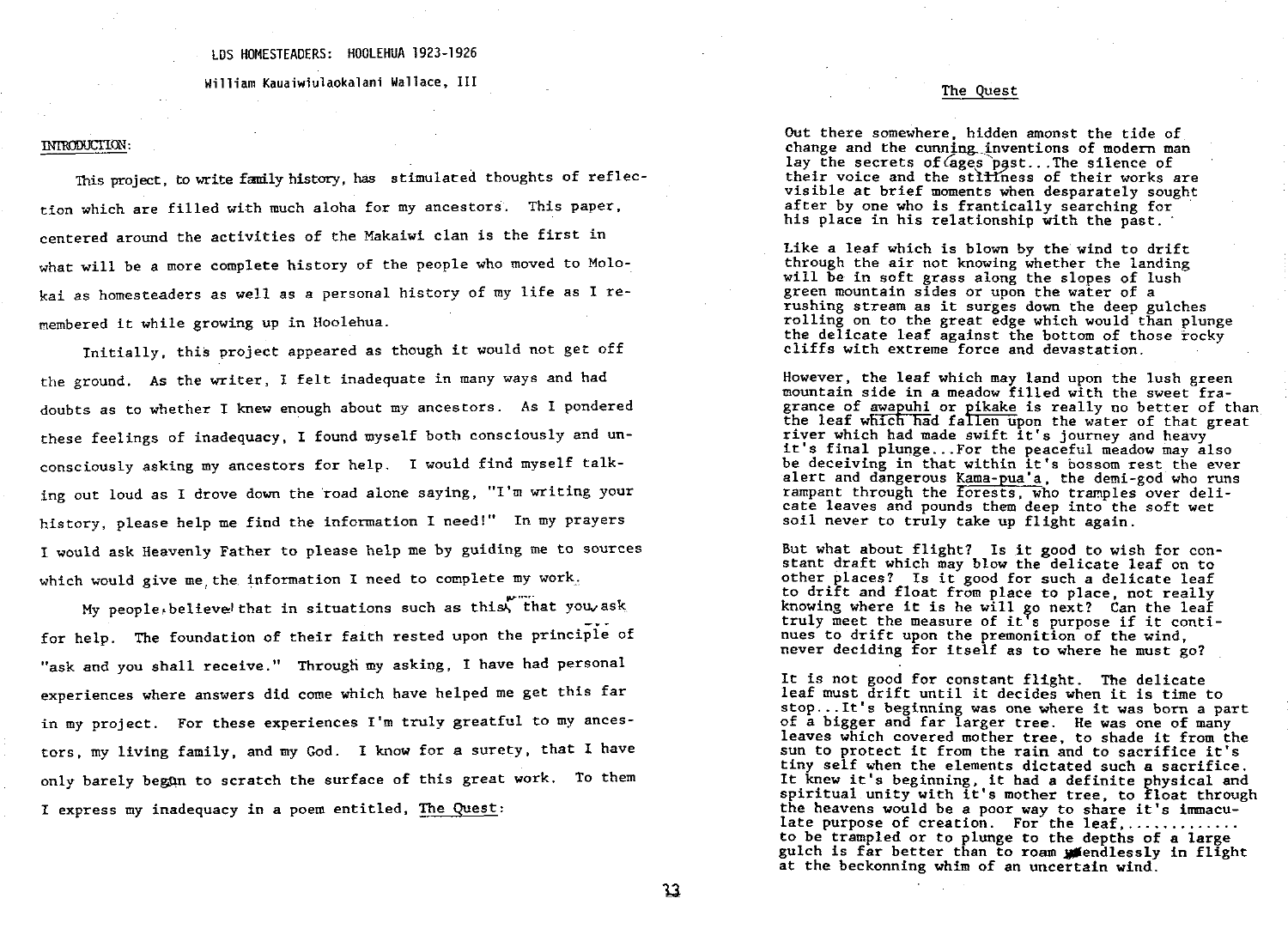It is in the landing where the leaf will find a new beginning. To land in the meadow or on the river does not matter. The end result will<br>no less be the same. The leaf will than offer it's greatest sacrifice as it becomes food and life for new trees and as it once again clothes and shields mother earth from the sun, cold, and dangers of natures elements.

The leaf had fufilled it's purpose in grand fashion<br>it recalled it's own existence, it provided service to it's source of life and was one within her own natural habitat. The quest was continuous, the cycle continuous, the past still remembered, the future still uncertain. Today is unfolding, the leaf is fulfilled

By: William Kauaiwiulaokalani Wallace Dedicated to my Kupuna May 7, 1981

 $\alpha$  6i $\alpha$  future generations, the challenge is still there. The Quest s unending. The struggle becomes sweeter as the search moves onard. What was initially doubt and fears of inadequacy become asirances and rewards. Obsticles become the wheel upon which the ehicle of life and family are once again unified and made clear.  $\tau$  quest is begining to unfold as I present this paper to you as an ffering or ho'okupu to my ancestors.

MOLOKA'I, the island:

The island of Moloka'i is the place of my birth. It is an isand filled with deep cultural and spiritual history. According to scient myths and chants, Moloka'i was known as the island child of ina- Moloka'i nui a Hina. The old Hawaiian Historian, Paku'i, who ived during the time of Kamehameha I, chanted that the Hawaiian isands were born of Wakea and his many wives. Paku'i states that afar Wakea's first wife Papa, had given birth to Hawai'i, Maui, and

Kahoolawe, she returned to Tahiti. Wakea, according to Paku'i took Kaulawahine as his wife and she bore the island of Lana'i. Paku'i than chants on and says that Wakea again took another wife-

> "Hoi ae o Wakea loaa Hina. loaa Hina he wahine moe na Wakea. Hapai Hina ia Molokai, he moku, 0 molokai a hina he keiki moku "Then Wakea turned around and found Hina, Hina was found as a wife for Wakea, Hina conceived Molokai, an island, **1** Hin<mark>a's Molokai is an island child."</mark>

The surviving traditional history of Molokai is small and frag mentary. Nevertheless, it was common knowledge in traditional time that the importance of Molokai lay in the connections it's Ali'i made by marriage, and, in later years, the reputation of its' kahunas and it's name, Pule o-o. Mythology gives reason as to why Molokai was also known as pule o-o. The word pule means to pray or prayer. The word o'o means ripe or ready to pick. When these two words were put together, it meant, the prayer which was ripe and gave results. More simply stated, it would mean powerful prayer. This name came about because the people were afraid of war. the island had a small population and did not have a strong army to defend it. With these fears, the people boasted of their kahunas, claiming that they were the strongest in the land. People throughout the islands believed this saying and eventually many looked upon molokai as a sacred and revered sanctuary for the fine crafts of kahunaism.

1 Summers, Molokai: A site survey,  $(1971)$ , p.1.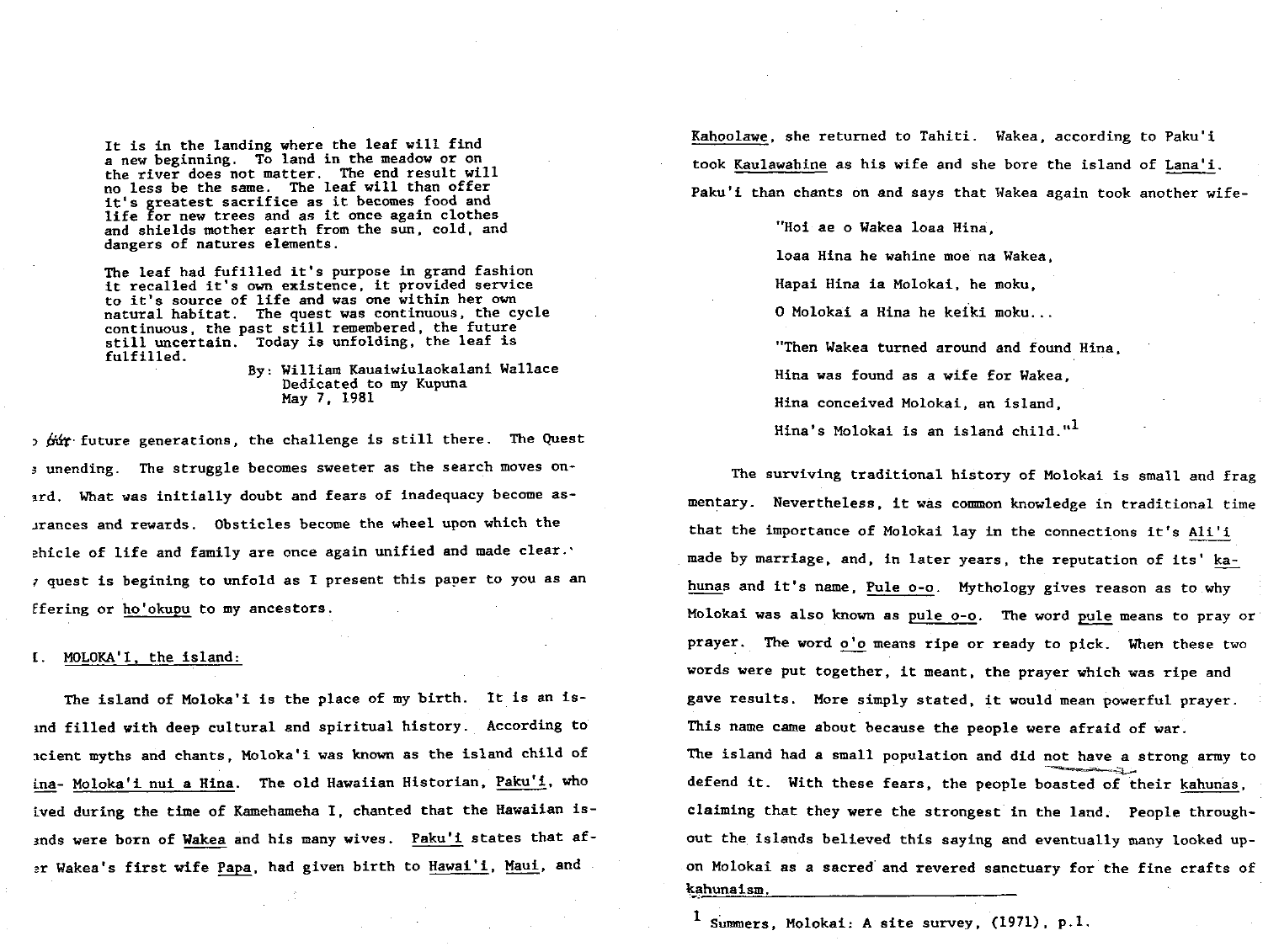Molokai's traditional history began in the 13th century with the chief Kamauaua who descended from a powerful family through the Nanaulu line. (probably from Kauai or Niihau). During the 15th and 16th centuries, two individuals made valid contributions to the history of Molokai. They were, Kiha-A-Piilani and the Prophet, Lanikaula

Kiha-a-piilani was the younger brother of Lono-a-piilani, who was than ruler of Maui. Because of a disagreement with/elder brother, Kiha-a-piilani had to leave Maui. He took refuge in the court of his brother-in-law, Umi, the king of Hawaii. Umi was instrumental in helping Kiha-a-piilani defeat his brother in battle as well as prepare him to do those things which would make him famous among his people. As the historian Moses Manu recounted the story, Umi spoke to Kiha-a-piilani:

> "When you are through on Maui, you will go to molokai to restore the walls of the fishponds and you will construct a road on the depression of Kaluako'i from the dry hot shore of 'Iloli and turning on the far side of the sands of Mo'omomi, and you will put white shells on that side and this side of the road between the rocks...

and here is another important thing for you to do. See that the people have vegetable food and<br>fish, kapas and malos. Look after the big man  $(chiefs)$  and the little man(commoners), the women and children, the old women and the old men. This<br>is what will endear you to the people. As for the enemy who thinks of you as an opponent, as soon as he stirs up war against you, he will not hold the people, because you will have done kindly by them in the things they needed <sup>2</sup>

<u>Jbid, p. 12</u> 35

During the latter part of the 16th century, the famous prophet, Lanikaula, lived on Molokai. History says that Lanikaula was born at Puko'o. Lanikaula lived in seclusion and through his wisdom and patience was able to acquire the reputation of being a great seer and councellor. His reputation was so great that people came from all parts of the islands to seek his advice and register incantations or vows. Lanikaula's aumakua was a bird which resembled the ' $\delta'$ . That bird always perched over the doorway... when one approached the bird cried and Lanikaula would understand, for the bird was the one who told him<sup>".3</sup>

One incident in Lanikaula's life has been preserved. Not long after the return of Lono-i-ka-makahiki to Hawaii, Kamalalawalu, the king of Maui, decided to invade Hawaii and conquer it.

> "...Orders were issued to prepare the fleet and collect men for the invasion. The priests and soothsayers were given to understand that the king expected favorable (signs), and, afraid of their lives, they framed their answers to suit his wishes. One among the ... crowd lifted a warning and protesting voice against the mad enterprise. That man was Lanikaula...His warning was unheeded; yet, when the fleet was ready and Kamalalawalu was stepping on board, Lanikaula implored him to desist in a 'wanana', or prophecy, which (warned of defeat)...The only answer the irate monarch vouchsafed was, 'when  $I$ return I will burn you alive."  $4$

As it turned out, Kamalalawalu went on to Hawaii and fought two battles; in the second one he was defeated and killed. The warning of Lanikaula went unheeded. To the people of Molokai, the prophet Lanikaula was a mystical man, nevertheless, whatever he said or pro phecied came true. There are no accounts which show that Lanikaula was a $\eta$  evil kahuna. His works were always in the form of warnings. He never attempted to suppress the poor or kill anyone. His power was used for thu good

 $3$  Ibid, p. 13 Ibid.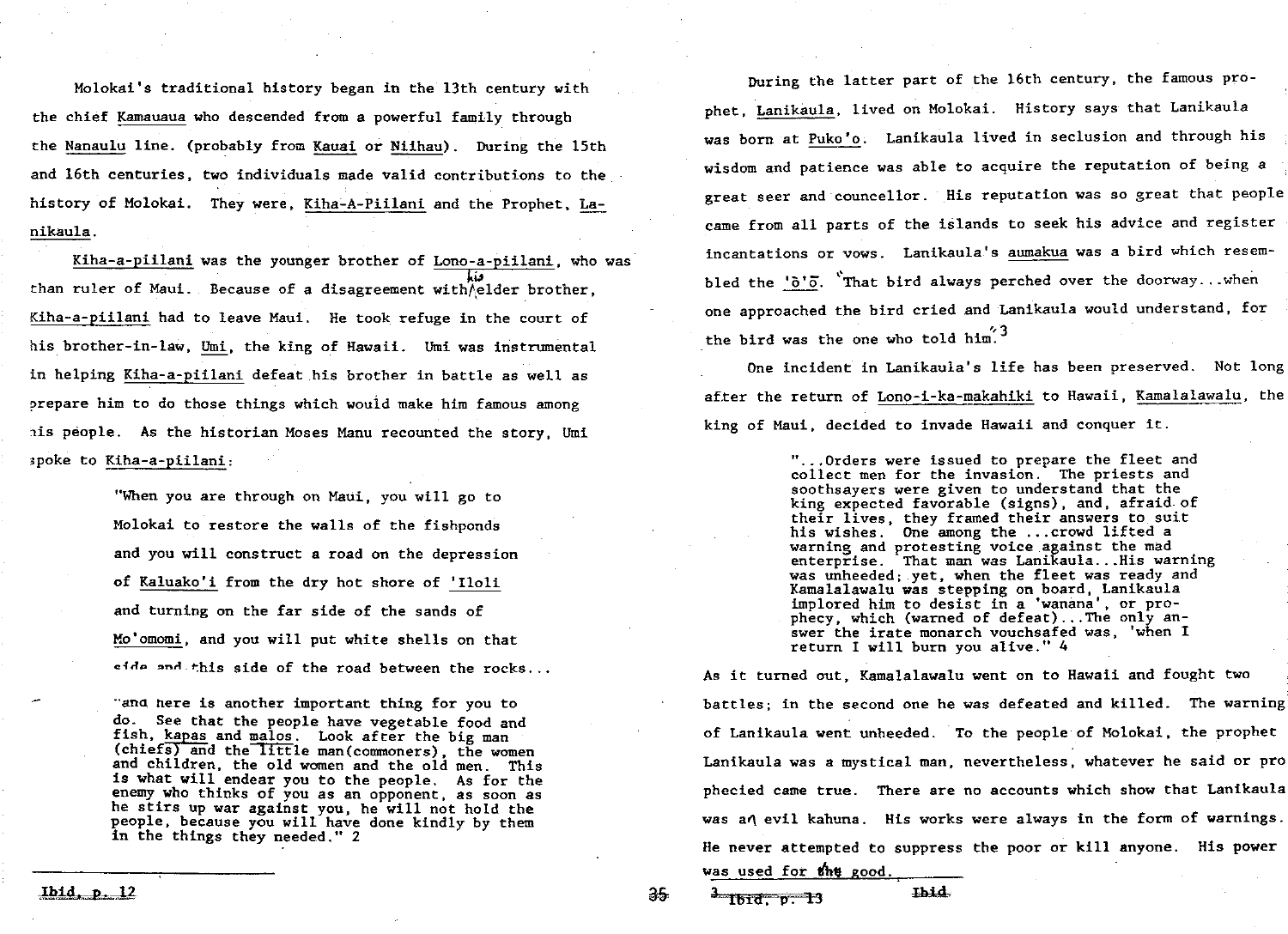Tradition also recounts the story of the Kalai-pahoa gods from Maunaloa on the west end of Molokai. This god came about luring the time of Kaiakea, or sometime during the mid-17th  $:$ entury:

"Kaiakea, a prominent man of Kala'e and its vicinity, was said to have been a man without a god... (through his experience with some angels)...Kaiakea became the Kahu or (caretaker) of gods, and he became known as a man who had gods. Kaiakea, ... just took care... of these gods. He did no harm to others, and did not send his gods to bring death... to any man or to any chief. Upon his death he commanded his children to take care of the gods against the days of trouble the gods would repay them with life...But they were not to seek wealth from the gods through sourcery." 5 he kalaipahoa god-images remained in the keeping of the Molokai hiefs until after the death of Kane'alai and her son, kumuko'a. he did not give any piece of kalaipahoa to her husband at the time f her death. This god became the possession of Kahekili and deeloped the reputation of having great power over life and death. hen Kamehameha defeated Kalanikupule and the rest of Kahekili's rmy at the battle of Nuuanu, Kalaipahoa fell into the possession f Kamehameha and was used to strengthen his position against lesser hiefs. It's possession alone instilled great fear among the common eople throughout the islands

From the 13th century to the present, the island of Molokai id play an important part in the history of Hawaii. History says hat Kamehameha also had close ties with Molokai. Eventhough his tay on Molokai was a destructive one, Kamehameha recognized the resence of higher ranking ali'i. He made special salutations to alola, the widow of Kalaniopu'u, who had taken refuge on Molokai. here she and her daughter Keku'iapoiwa Liliha as well as her grand-

Ibid, pl5 (Kamakau, 1964:130)

daughter, Keopuolani, lived with Keku'elikenui at Kalama'ula. kalola promised kamehameha that after her death that he could have Liliha and Keopuolani. Keopuolani was a high-chiefess of nearly the highest possible rank. By marrying Keopuolani, Kamehameha sealed the royal blood upon his heirs. His sons through this marriage became the ruling heirs of his dynasty.  $\angle$  Heirs to kingdoms, the power of prayer, the wisdom of chieftanship, the blood lines of Nanaulu. These were but few of the contributions of Molokai to the proud heritage of Hawaii-nei. It was the spirit of these things of the past which my family encountered when they settled at Hoolehua, a homestead on the island of Molokai, my home.

### III. HOOLEHUA HOMESTEAD: its beginings.

The period between 1900 and 1920 was slow and filled with economic problems. Raising sugar cane became unproductive and so the focus shifted to raising cattle and producing honey. Cattle raising was the main industry of the island until the 1920's when the  $\dots \dots$  populations of both Pelekunu and Wailau valleys left the valleys because of isolation. The population of 8700 had fallen to about 1300 by 1900, and by 1920 it fell to 1117. The main reason for such <sup>a</sup> drastic drop in population was that there were more and better jobs on the neighbor islands, esspecially Honolulu.

In July, 1921 the U.S. Congress passed the Hawaiian Homes Commission Act. This Act was a result of Prince Kuhio Kalanianaole's concern that the hawaiian population was so rapidly decreasing and that so many Hawaiians had become alienated from their lands. Princ Kuhio felt that if land were made available to the Hawaiians, they would be able to make a better living than they could in the towns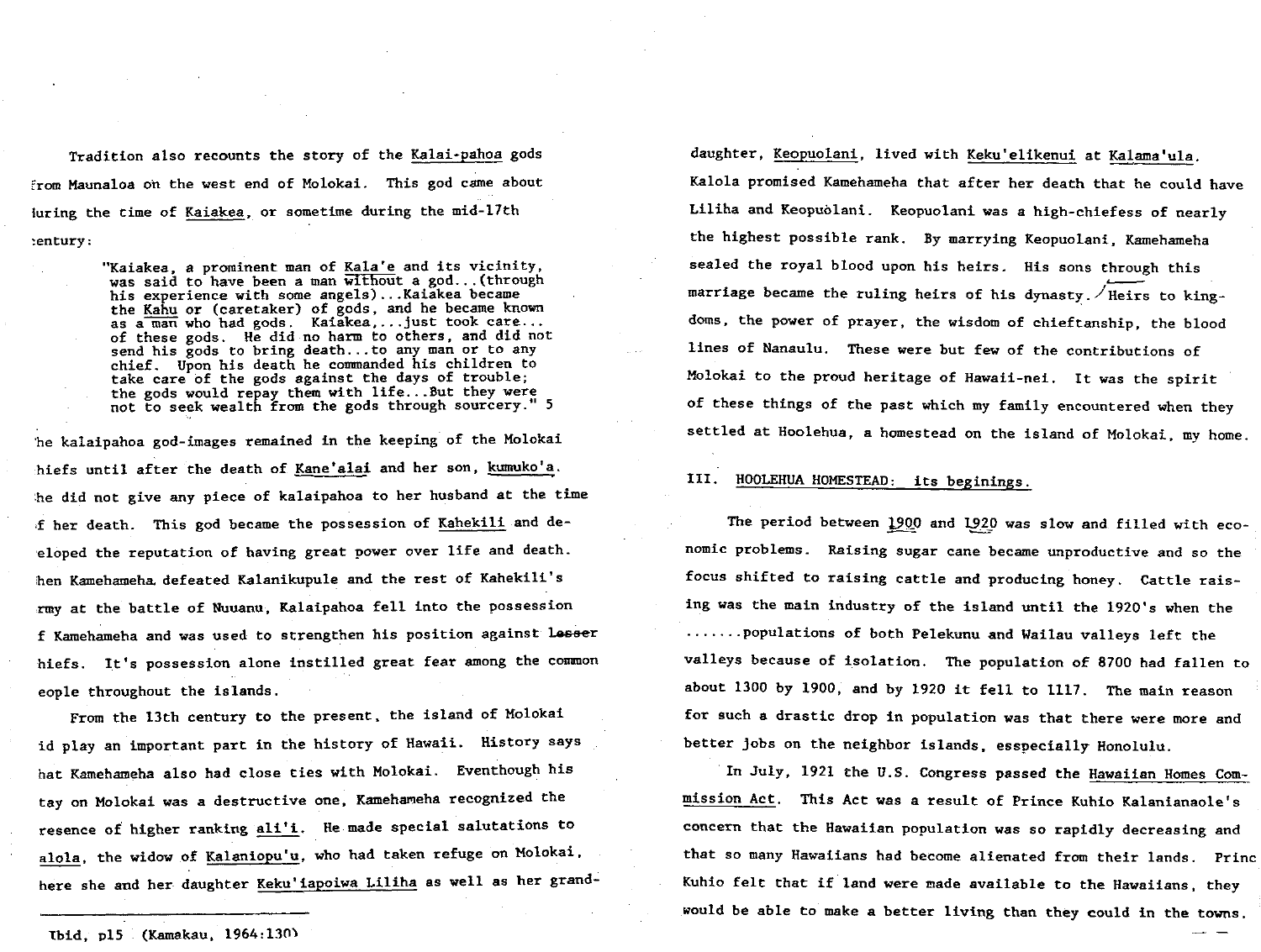This Act set aside most of the government lands throughout the Territory for homesteading purposes. The object of the law was two-fold; first, to enable the native population of at least one-half Polynesian blood to obtain lands in rural districts under a ninety-nine-year lease; and second, to have the Congress delete from the Organic Act the clause which restricted the ownership of more than one thousand acres by a corporation. In the end, the rental lands used for the development of agricultural products continued to pay substantial returns to the Territory.

in july of <sup>1922</sup> the first hawaiian homesteader moved into the Kalaniana'ole settlement of Kalamaula. Here, 22 farm lots and 37residential lots were developed. In 1924 the flourishing fields d<br>of the Kalaniana'ole settlement were described as a "Molokai miracle."<sup>6</sup> However, by 1930, the same fields were completely unproductive because of the high saline content of the water pumped from the wells. in 1924 another tract of land was made available for homesteading on the central plains of Hoolehua. Three main groups of farm homel steaders came to molokai: 1. an original 75 who came during  $1924 - 26$ ,

2. 8 who came in  $1928$ , and 3. 48 who arrived in 1929.

The first Latter-day Saint homesteaders to arrive at Hoolehua were the families of: 1. Manesse Makekau, from Hawaii, 2. John Naumu from Oahu, 3. Samuel Kalama, from Oahu, 4. John Kauahikaula Kamauoha  $\frac{1}{2}$ from Oahu. All of these families help<sup>i</sup> prepare the way for the other families who were to come. Living on Molokai at this time was very difficult because these families were strangers in families who were to come. Living on Molokai at this time was very<br>difficult because these families were strangers  $\overline{4\pi}$  the land and some<br>of them, did not know how to live off  $\overline{4\pi}$  the 'aina or the land. As a

Ibid,  $p.25$ 

moses Makaiwi Sr<sub>op</sub>ne<del>s und</del> <del>only</del> told Mr. Cocket he would move to molokai but he also said that he would take his entire family to molokai with him. The Makaiwi family believed in the true relationship of the 'ohana. Within this relationship, everyone had a job to do. No one could get away without doing any work. If the ohana was lazy, they would eventually starve and be without the necessities

In preparing for their journey to Molokai, the Makaiwi family gathered together enough food, such as, rice, sugar, flour, and sal which could last them for three years. They had planned on getting their meat from hunting as well as from fishing. The people at the

3

result some of the non-LDS homesteaders gave up their homesteads and returned to their home islands. This group arrived in 1924. In 1925, the county agent for the Hawaiian Homes Commission, Mr. Pia Cocket was busy on Maui recruiting families to go and homestead on Molokai. At this point, the homesteads at Hoolehua were not doing very well and the homesteaders did not have enough water to irrigate their crops. When he came to Waikapu, Maui, the people directed him to my great-grandfather, tutu Moses Makaiwi Sr.. The people of Waikapu knew the Makaiwi family very well. This family was known for their ability to live off the land. They had the lar gest banana, sweet potatoe, taro, squash, and pumpkin patehes in Waikapu. Seeing the ability of tutu Makaiwi, Mr. Cocket strongly encouraged my great-grandfather to leave Waikapu and to go to Molok

to help the homesteaders succeed on the land

The challenge was given, "who will help the homesteaders?" (notes taken from my personal interview with my granduncle Edward Makaiwi.) The entire idea of the homestead and its future success could be challenged if the Hawaiians on Molokai failed.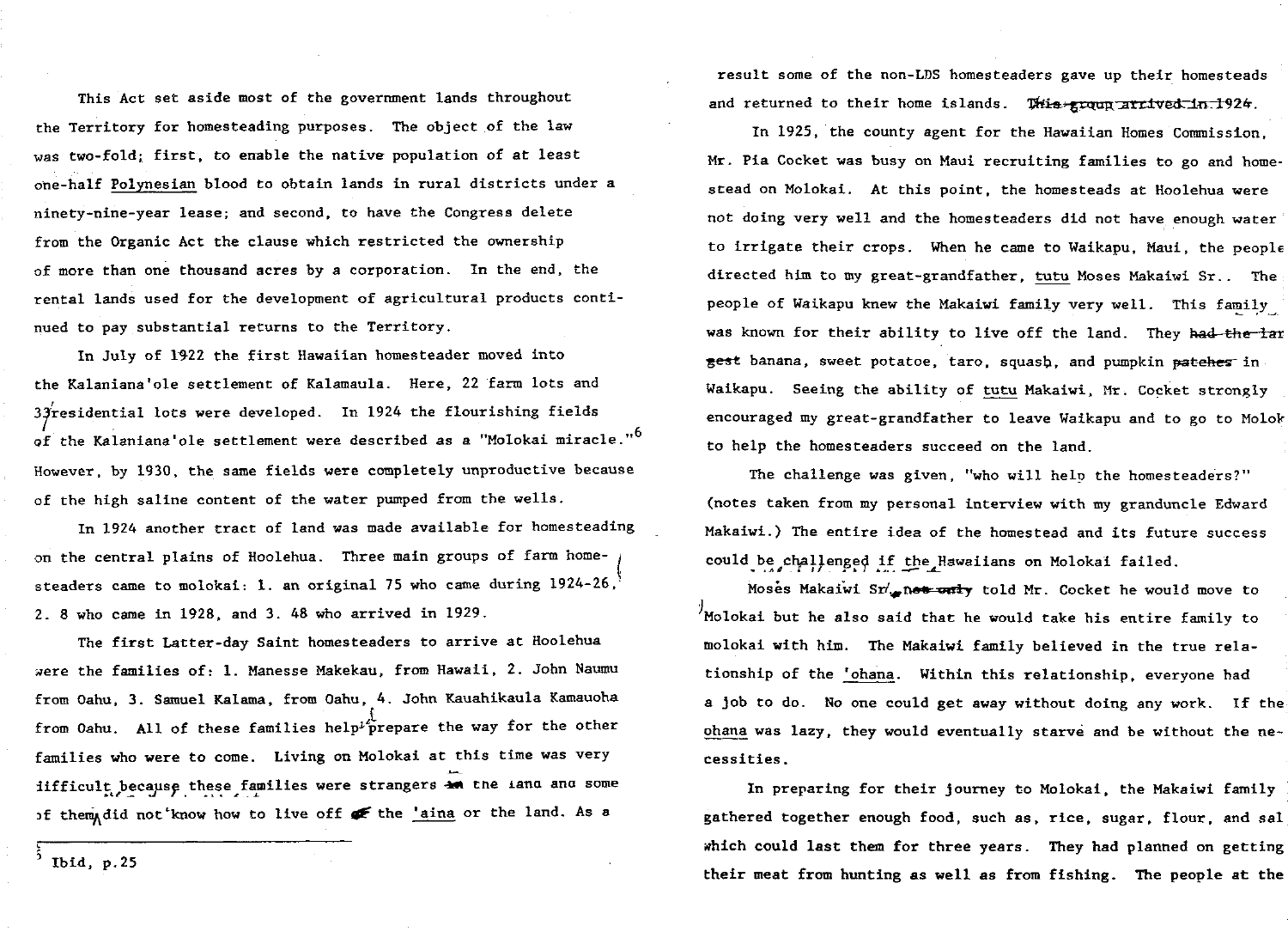docks were quite surprised at the amount of food which the family brought with them

The names of the family members who came over with this group.  $\overline{\phantom{a}}$ were: 1.∧Moses Makaiwi Sr., 2. Kamaka Kailianu, 3. Don Kamahele Paw 4. Moses Makaiwi Jr., 5. Robert Makaiwi, 6. Arthur Keanini Sr., 7. William Kaonohiokala Wallace Sr., (my grandfather), 8. Kawila Silva (BJ Fuller's grandfather). All of these families came from the same place at Waikapu, Maui, and they were all 'Ohana by blood or as the Hawaiians would say, " $pi$ <sup>11</sup>+koko".

The fact that such a large group were all blood relatives gave this group a great advantage over other homesteaders on Molokai. It leaders from both groups, the Hoolehua homestead truly blossomed as

was also made known upon arrival, that other family ties were made with the first LDS group that had arrived a few years earlier. The nucleus for success was now present in Hoolehua. With the great 1 a rose, as mentioned in the Book of Mormon. IV. HOOLEHUA HOMESTEAD: its problems and solutions Prior to the homesteaders arrival at Hoolehua, the area was used as mentioned earlier, as a grazing area for cattle. There were no trees growing anywhere. The flat plains were just bare with only pili grass and lantena. You could stand on a hill and see clear to the Mo'omomi area. Some of the problems which homesteaders faced were; I. strong winds, 2. fowl water, 3. at times, no water, 4. little to no rain, 5. old curses left by natives who were already dead, 6. island people who looked upon homesteaders as intruders, 7. for I1 the members of the church, there was no meeting place at Hoolehua. Shortly after arrival, President Castle Murphy, then Mission Through some negotiations with Hawaiian Homes, a chapel (the first LDS chapel on Molokai) was built next to the Hoolehua park. This park was not far from the home of Kawila Silva. With this chapel, the Latter-Day Saints on Molokai became a force among the other  $\qquad$ churches in the area. Samuel Kalama hecame the first branch president in Hoolehua.. He was a farmer who was a carpenter by trade. The Latter-Day Saints who came to Hoolehua were faithful members of the church. Most of them were elders and exercised their priesthood faithfully. All the Elders from the Makaiwi family were from one area. They were close to one another and had the ability to focus their faith as one single cohesive group. Bring  $4 \cdot 4$ the priesthood to Molokai dramatically changed the spiritual sphere of the island. It went directly against the old traditions of the island and eventually brought peace throughout the land. At first, the non-members did not feel good about the amons moving into their area. Many of them had heard stories about mormons and thought that our people had more than one wife. The saints in Hoolehua were highly criticized by their neighbors. The Saints on the other hand would

President for the Hawaii Mission was contacted and permission was granted to start a branch on Molokai. The first meetings for the members were held in the old ware-house of Hawaiian Homes Commission. The ware-house was located on the same spot where the Hoolehua Firesub-station is presently built. For a while, meetings were held in the homes of different members; first, in the home of Manase Makekau then secondly at the home of clarence kini who lived at kaunakakai  $_f$  From Clarence Kini's home, meetings were then held at the Kaunakakai school which was than located above the area which presently houses the Queen Liliuokalani Children Center. By this time the members of Molokai were looking for a permanent place to hold their services.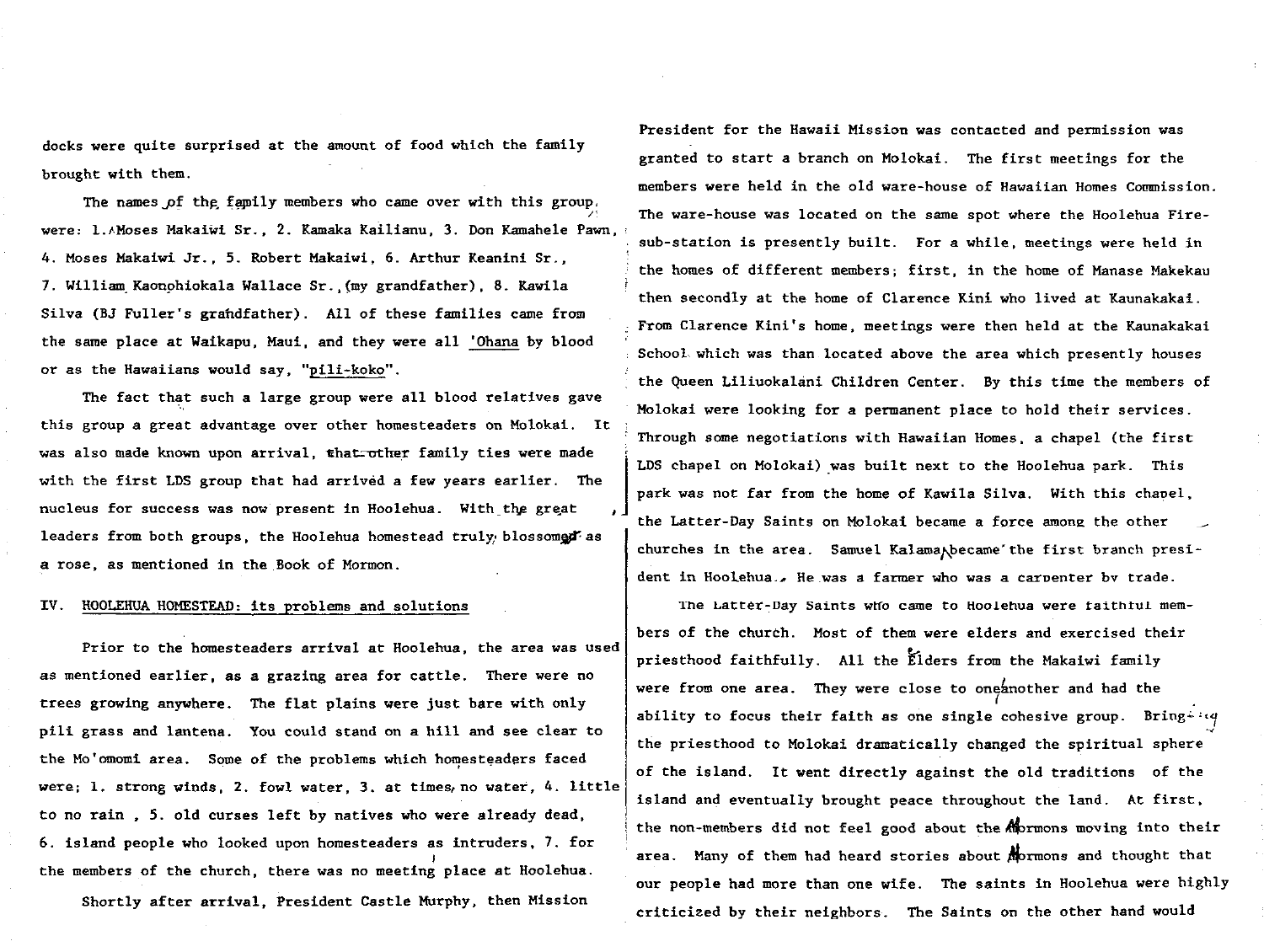just act as if they didn't hear the sly remarks and continue to bless the land. Eventually, there was a saying that went around the community that the normon elders did miracles for the benefit of all the people on Molokai. The Elders healed the sick and did miracles in the name of Jesus Christ. All of this was done through prayer, faith, and their righteousness.

some of the miracles which were performed by these pioneer elders helped solve severe problems which all homesteaders had First, One of the greatest problems of the area was the strong winds which whipped over the cliffs. These winds were so strong that they could move houses from their foundations as much as ten feet or more Upon arrival at Hoolehua, the Elders in the group blessed all the LDS homes. Not one of their homes were ever affected by the winds, yet their next door neighbors were constantly loosing their roof or one of Kis other sheds. Second, shortly after arrival at Hoolehua, the water supply had become contaminated. Babies became sick and some of them died. The Elders blessed the source of the water and it was made pure again. Third, for a long time, even before the homesteaders moved to Hoolehua, there was very little or no rain at all. In talking with some of the local natives who knew the area and its history, it was learned that in traditional times, this area did receive alot of rainfall and that it was within the rainbelt area of Hoolehua. The old people said that a curse was put on the land and the rain was taken up to the Kala'e area and held there. The 3 lders, h<mark>avi</mark>ng faith went up to Kala'e and in the name of Jesus Christ they released this curse and as was related to me by my grand-uncle  $\,$ Idward Makaiwi, who was part of this group, they literally walked  $\frac{1}{2}$  the rain back to Hoolehua. For three days and three nights the rain

fell upon the ground. From this time forward, I was told that water literally came out of the ground. The homesteaders were able to harvest their crops and produced some of the largest crops of Tomatoes, watermelons, pumpkins, squash, wet land taro, dry land taro, yams, sweet potatoes and many other crops. The Governor, Wallace R. Farrington, came to Molokai and visited the Makaiwi homestead. A photo was taken of the family with Mrs. Farrington and all the produce from their farm. This photo was sent to Washington to prove that the Hawaiians could still live off the land and that they could work the land into productivity. The success of the Makaiwi family and other homesteaders helped to establish credibility in the Hawaiian Homes Programs. The success of the elders to perform all those miracles and to change the feelings of the community people helped the church to fully gain recognition among the people of Molokai. Even till today the Church of Jesus Christ of Latter-Day Saints has firm credibility among the people of Molokai. Some of the great leaders within the community are LDS and the blessings of the gospel are still being poured out among the people of my island home. I'm also proud that my family is still there and active in the affairs of the kingdom. It is also a comforting thought to know that all of the original pioneers to hoolehua still have descendents who are still living on the Homesteads.